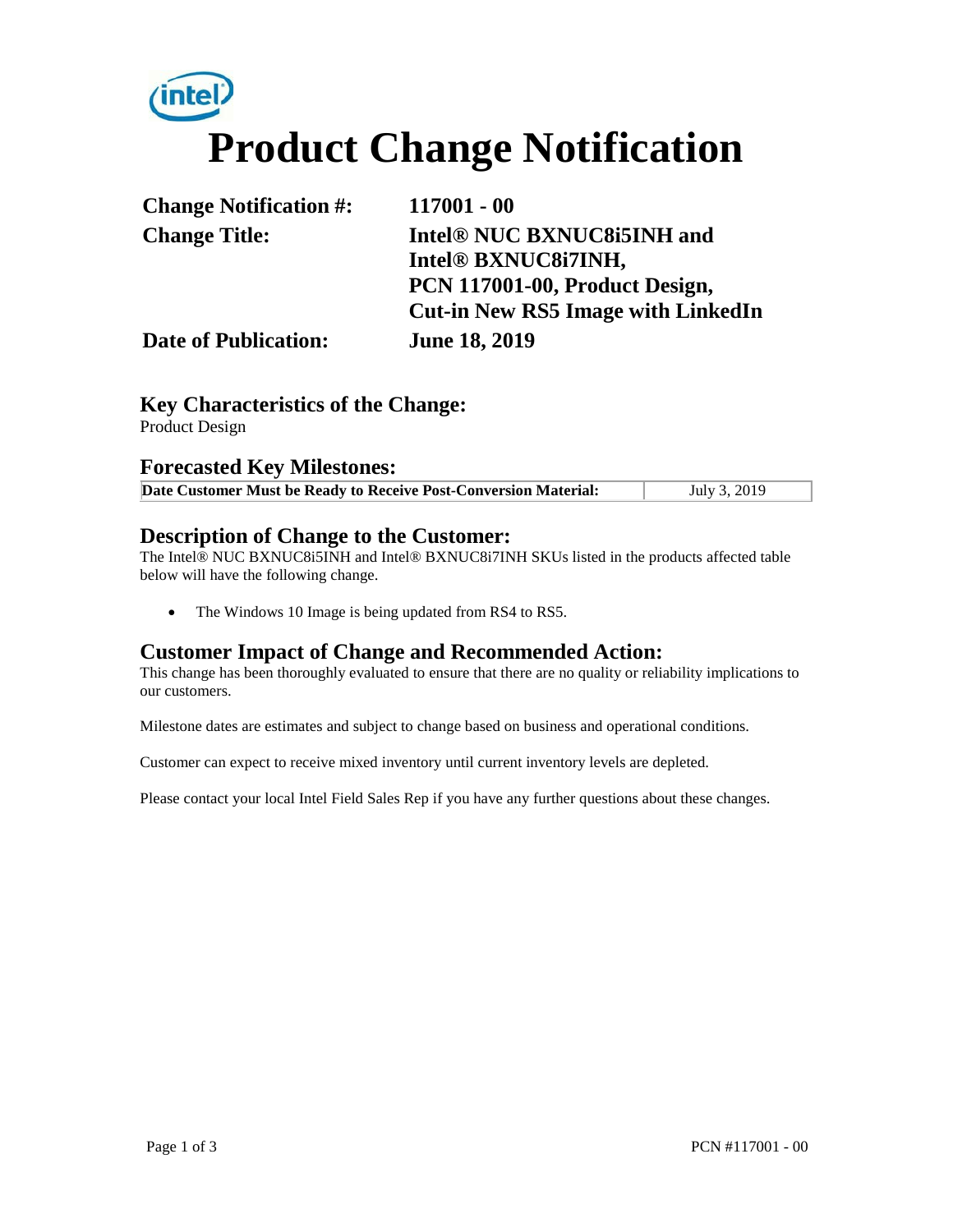|  | <b>Products Affected / Intel Ordering Codes:</b> |  |
|--|--------------------------------------------------|--|
|  |                                                  |  |

| <b>Product Code</b> | MMH    | ິ<br><b>Pre Change SA</b> | <b>Post Change SA</b> |
|---------------------|--------|---------------------------|-----------------------|
| BXNUC8I5INHJA1      | 999AHL | K29938-402                | K29938-403            |
| BXNUC8I5INHJA2      | 999AHM | K29938-402                | K29938-403            |
| BXNUC8I5INHJA3      | 999AHN | K29938-402                | K29938-403            |
| BXNUC8I5INHJA4      | 999AHP | K29938-402                | K29938-403            |
| BXNUC8I5INHPA2      | 999F4Z | K47340-402                | K47340-403            |
| BXNUC8I5INHPA1      | 999F50 | K47340-402                | K47340-403            |
| BXNUC8I7INHJA1      | 999F9L | K29939-402                | K29939-403            |
| BXNUC8I7INHJA2      | 999FA4 | K29939-402                | K29939-403            |
| BXNUC8I7INHJA3      | 999FA5 | K29939-402                | K29939-403            |
| BXNUC8I7INHJA4      | 999FA6 | K29939-402                | K29939-403            |
| BXNUC8I7INHPA1      | 999FA8 | K47348-402                | K47348-403            |
| BXNUC8I7INHPA2      | 999FA9 | K47348-402                | K47348-403            |

## **PCN Revision History:**<br>Date of Revision:

| <b>Date of Revision:</b> | <b>Revision Number:</b> | Reason:                  |
|--------------------------|-------------------------|--------------------------|
| June 18, 2019            | OC                      | Originally Published PCN |